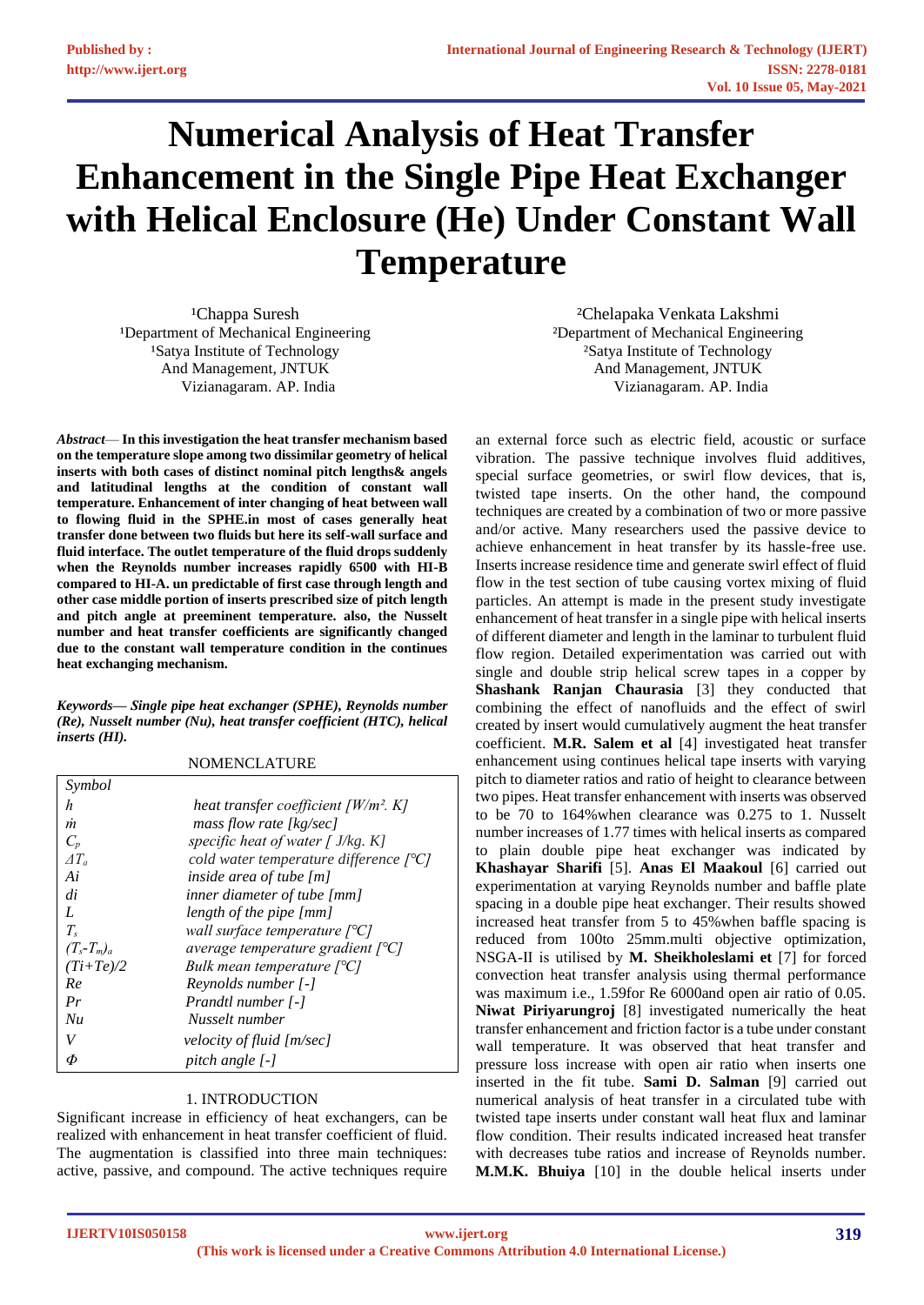turbulent flow condition at double helix angle of 9º and highest Reynolds number51000, while that condition achieved 215% of increased in thermal performance.

## 2. MODELLING

A circular pipe of 40mm internal diameter and overall length of 3meters with 2mm wall thickness is consider for heat transfer enhancement using passive devices such as helical inserts in the fluid domain. The Reynolds number of the fluid flowing in the tube is varied from 800 to 5000.the CAD model of the pipe with inserts is imported in to geometry module of Ansys CFX18.1 software. after meshing the required fluid domain with relevant boundary conditions is incorporated in the setup module of the CFX software. The outer wall of the circular pipe is surrounded by hot fluid flowing over the tube as to keep the outside wall temperature constant at 373K. the Reynolds number of the fluid is varying the velocity of the fluid entering the inlet boundary, the pressure outlet boundary condition is zero average state pressure is maintained at the outlet boundary. Two types of helical inserts are used with 14mm & 9mm diameter and lengths of 2900mm and 1600mm respectively. The CAD modelling the pipe along with the helical inserts are given figure1.



Fig:1 Helical enclosure inside pipe



Fig:2 Mesh generation

In this figure 2 the Grid convergence study is carried out by varying the mesh from coarse to fine mesh and the model with one nodes are considered for all the simulations.

## 3. METHODOLOGY

In the single pipe heat exchanger is numerically investigated with helical tape inserts are placed inside the tube, in the case of HI-A twisted tapes are insert throughout pipe length and another case of HI-B twisted tapes are some extend of muddle of the pipe only placed. So, in this both cases flow should same operationally conditions like (1) flow is incompressible and velocity of the flow is constant for each operating condition in both laminar and turbulent regimes. (2) assumed to flow should be three dimensional steady and uniform throughout the length. (3) fluid properties are constant and abandoned gravity &viscous forces.

$$
Q=h. A_s. \Delta T_a=h. As.(T_S-T_m)a
$$
 (1)

$$
h=\dot{m}^*C_p^*\Delta T/Ai^*(T_S-Te)
$$
\n
$$
\Delta T_a = \Delta Ti + \Delta Te/2 = (Ts-Ti) + (Ts-Te)/2 = T-((Ti+Te/2))
$$
\n(2)

$$
-Ts - Tb.
$$
\n(3)  
\n
$$
-Ts - Tb.
$$
\n(4)  
\n
$$
Nu = 3.657 + 0.067*(Re*Pr((di/L) \land 1.33))
$$
\n(1+0.1\*Pr\* (Re\*di/L))  
\nif Re<2300 for laminar flow condition. (4)

Nu= $0.023*(Re)^0.8*(Pr)^0.33$  if Re>2300 for turbulent flow condition. (5)

#### 4.REESULTS AND DISCUSSIONS

Table:4.1 Numerical information of with HI-A

| <b>Velocity</b><br>m/sec | <b>Reynolds</b><br>number<br>(Re) | ∆T °C | Nu  | <b>HTC</b><br>$W/m2$ . K |
|--------------------------|-----------------------------------|-------|-----|--------------------------|
| 0.0025                   | 430                               | 54    | 8.5 | 125                      |
| 0.005                    | 842                               | 43    | 9.4 | 139                      |
| 0.01                     | 1670                              | 38    | 14  | 162                      |
| 0.02                     | 3330                              | 32    | 19  | 243                      |
| 0.03                     | 5000                              | 30    | 23  | 307                      |
| 0.04                     | 6674                              | 28    | 28  | 386                      |

Table:4.2 Numerical information of with HI-B

| <b>Velocity</b><br>m/sec | <b>Revnolds</b><br>number<br>(Re) | $\Delta T$ °C | Nu  | <b>HTC</b><br>$W/m2$ . K |
|--------------------------|-----------------------------------|---------------|-----|--------------------------|
| 0.0025                   | 394                               | 45            | 5.6 | 65                       |
| 0.005                    | 782                               | 39            | 8   | 91                       |
| 0.01                     | 1555                              | 33            | 11  | 121                      |
| 0.02                     | 3100                              | 27            | 15  | 182                      |
| 0.03                     | 4658                              | 25            | 21  | 242                      |
| 0.4                      | 6222                              | 23            | 25  | 303                      |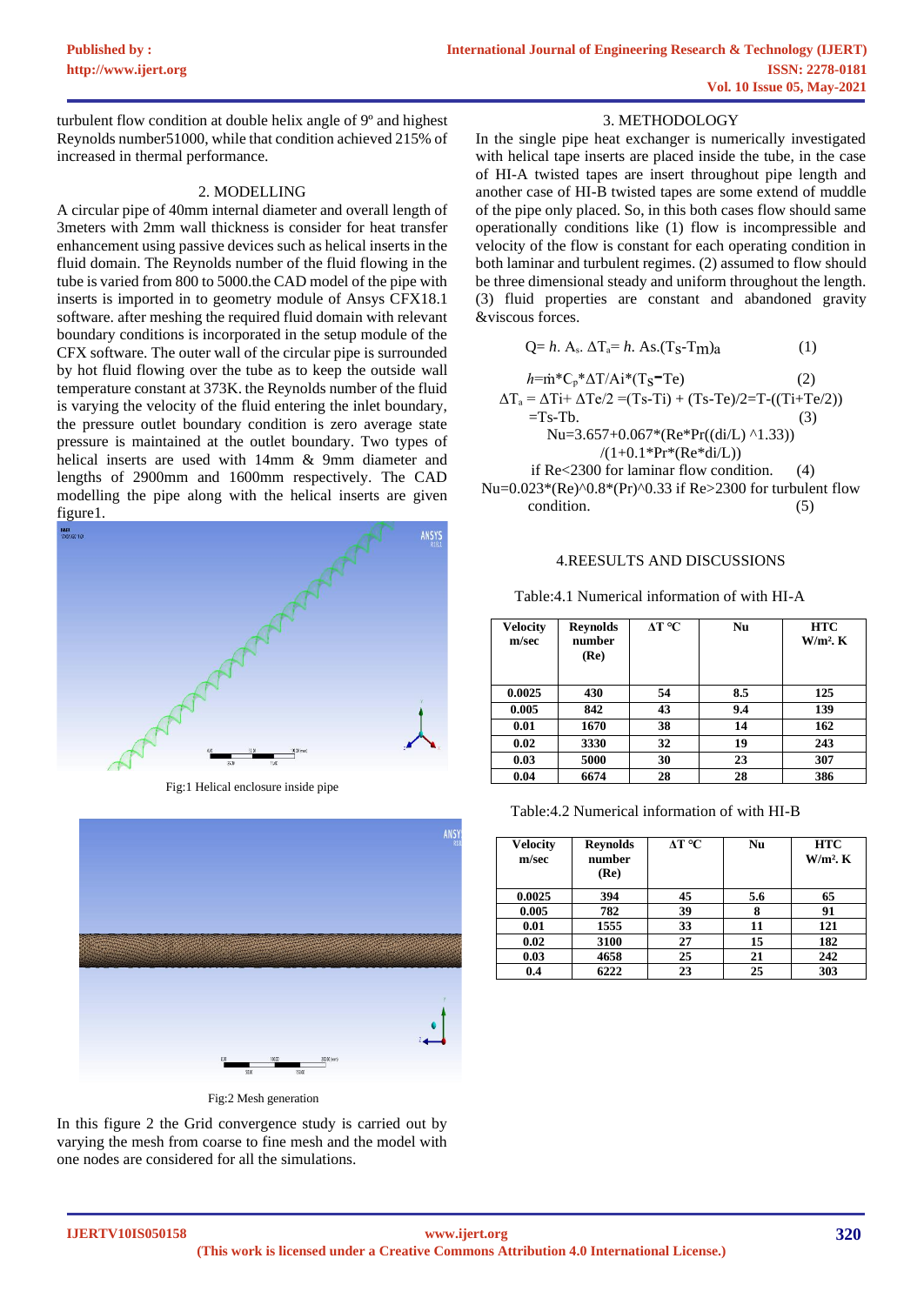

Fig.4 Re Versus Te with HI-B

In this study of figures 3&4, it is observed that the outlet temperature of the fluid leaving the pipe continuously drops at a rapid rate with Reynolds increasing from 500 to 6500, the flow regime being partly laminar up to 2300 and there after entering the transition zone. In case of HI-A, initially the temperature increases by 38K at 500Re with reference to without any insert and thereafter the temperature difference decreases rapidly in the transition zone and eventually becoming almost negligible at Re exceeding 5000.On the other hand with HI-B, the temperature difference is 26K at 500Re and finally it becomes zero at Re3500.it is also seen that at Re exceeding 3500,the temperature with HI-B takes a further difference even below the temperature without HI-B indicating that the convective heat transferred to the fluid is rapidly lost in heating the metallic insert inside the tube which is not seen with HI-A which could be due to stretching of the insert throughout the length causing gradual heating of the metallic insert from inlet end itself.



Fig:7 Re Versus HTC with HI-A

Referring to figures 5 to 8, it is the seen the heat transfer coefficient as well as Nusselt number rapidly increases with increases in Re for all four cases, is cases with HI-A HI-B & without inserts.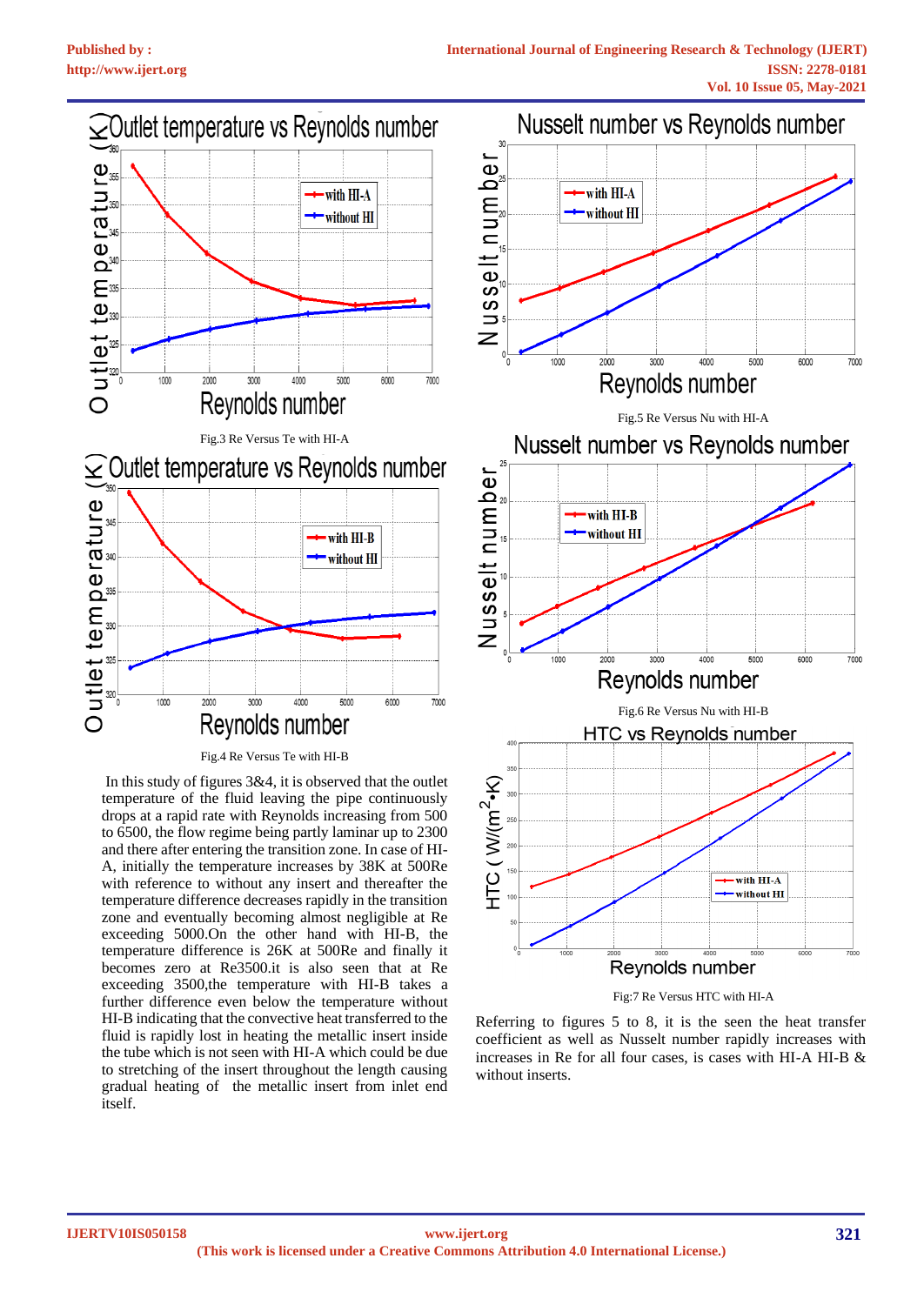

Fig:8 Re Versus HTC with HI-B

However as seen earlier for the temperature alterations, the initial increase of HTC as well as Nusselt number is much smaller for the case with HI-B when compared to HI-A. At 5000 Re, the HTC is seen to be same for both and thereafter dropping below the HTC value without HI-B with further increase in Re greater than 5000.<br>Fluid temperature vs Distance from fluid inlet





Fig: 10 Te Versus L with HI-B

With esteem to rise of fluid temperature raising along the extent of the pipe from inlet end, the figures 9&10 indicate similar trend for the cases with HI-A & HI-B i.e increasing rapidly initially up to length of 2500 mm and there after temperature raising very slowly from 2500 mm to the full length of the pipe, the reason for slow increase of temperature beyond 2500 could be due to loss of convective heat transfer to the metallic inserts

as conversed above. On the other hand, it is seen that the temperature for the cases without insert A or B continuously raises linearly up to the end of the pipe.



Fig:11 Temperature contour with HI-A



Fig:12 Temperature contour with HI-B

Fig.11 With HI-A case of long inserts the heat transfer mechanism and improvement is purely transferred by more surface area in the means of twisted helical inserts having large area compared to a Fig12 with HI-B, the temperature difference in higher to lower body heat bartering of 70℃ in the first case (HI-A) and same way 64℃ second case (HI-B) here the temperature gradient 6℃. The contour image indication of temperature ranges from 303℃ to 373℃ (HI-A) & 303℃ to 364℃ (HI-B).



Fig:14 Temperature contour without HI

In fig. 14 concludes the without- HI there is no excess amount of heat transfer between working fluid and bulk wall surface, it is nominal heat transfer to be optimized at elevated flow and temperature conditions. Along tube of the surface is maximized at most of saturated condition of employed fluid.